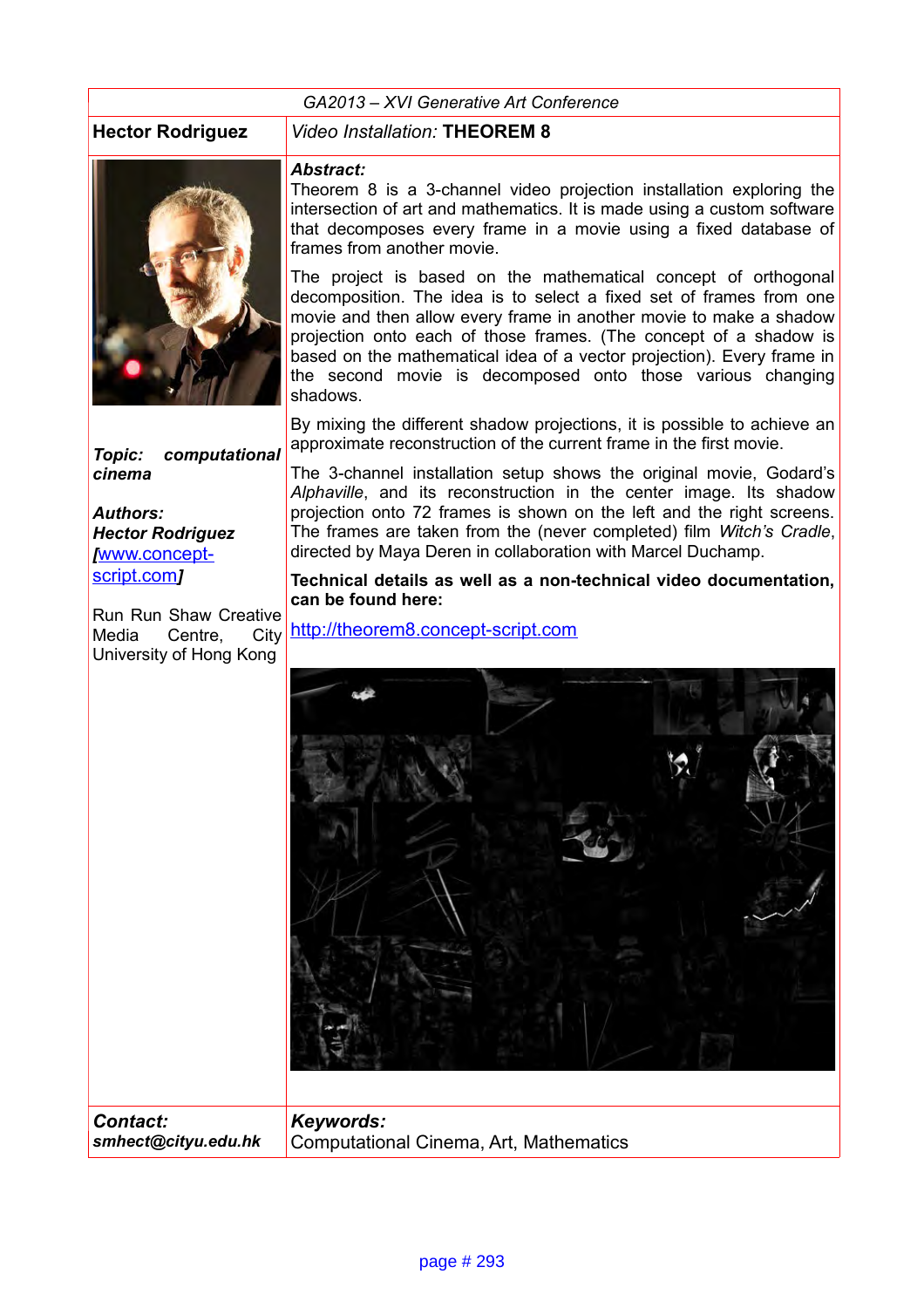# **Theorem 8**

#### **Dr. Hector Rodriguez, PhD**

*School of Creative Media, City University of Hong Kong http://www.concept-script.com/ Email: smhect@cityu.edu.hk* 

# **Prof. Felipe Cucker, PhD.**

*Department of Mathematics, City University of Hong Kong Email: macucker@cityu.edu.hk.* 

#### **Abstract**

This paper explains the concept and technical process of the work *Theorem 8*. This project is a 3-channel video projection installation exploring the intersection of art and mathematics, specially the concept of orthogonal decomposition.

# **1. Introduction**

**Theorem 8** is a 3-channel video projection installation exploring the intersection of art and mathematics. It is made using a custom software that decomposes every frame in a movie using a fixed database of frames from another movie. The decomposition is based on the mathematical concept of orthogonal decomposition. The title, *Theorem 8*, refers to the orthogonal decomposition theorem, which concerns the idea of an object in a higher-dimensional space projecting shadows onto a lower dimensional space.

# **2. Technical description**

This technical description assumes some basic familiarity with elementary ideas in linear algebra, such as the concepts of a vector, a vector space, and linear independence. It is meant for the technically inclined reader who wishes a more indepth account of the artistic procedure employed in the making of *Theorem 8*. The first section explains the basic terminology, while the second section details the actual procedure used to generate the images in the installation.

# **2.1 Background Notions**

A frame is a set of n x m pixels, where n and m are the width and height of the image. A movie is a sequence of frames.

Associated with every frame f in movie M is a function  $B_f(x,y)$  whose inputs are the screen coordinates of a specific pixel and whose output is a floating point number in the range (0,1), the "brightness" or "value" of that pixel.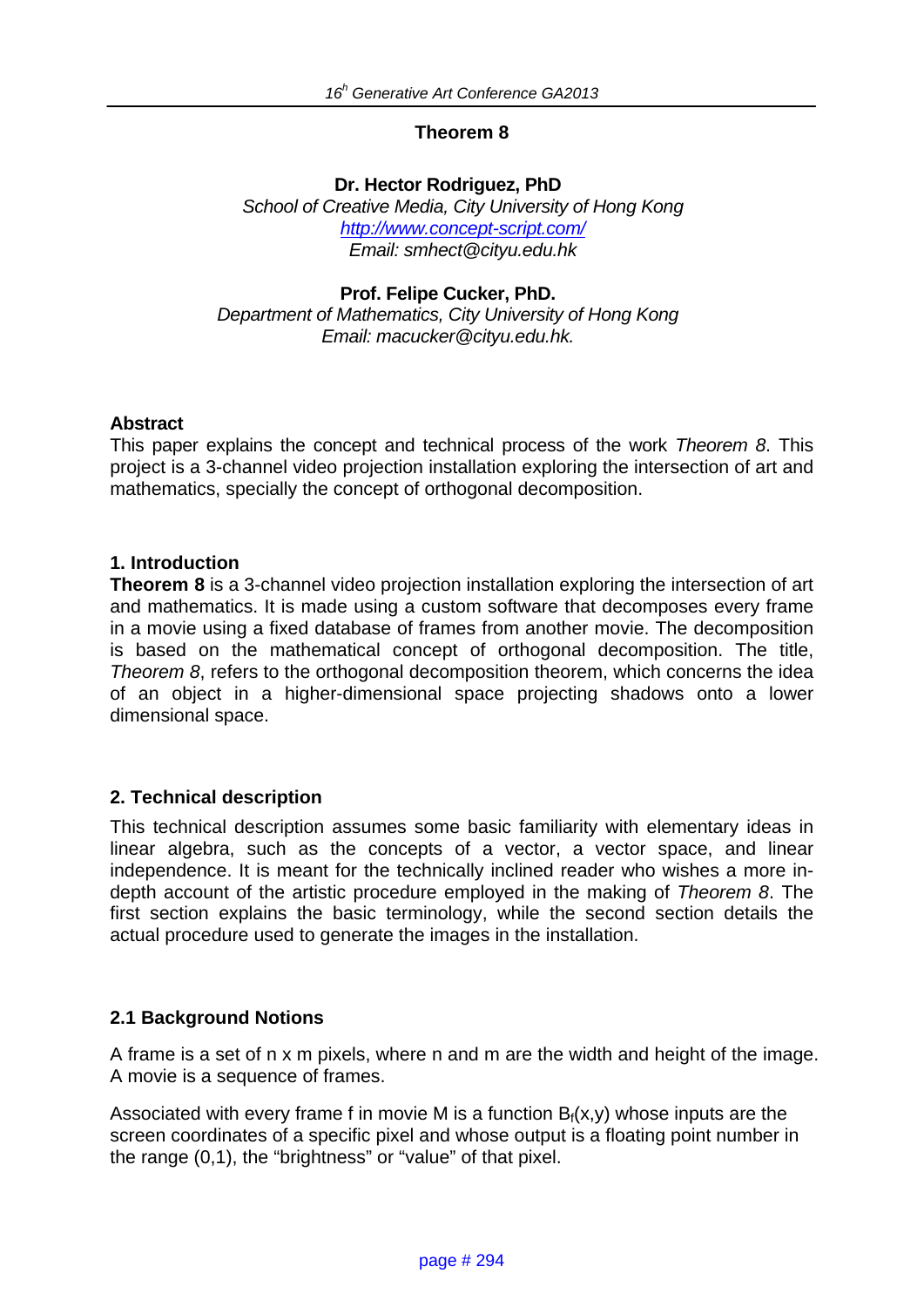A frame f can also be described as a vector in  $R^{n \times m}$  whose (y \* m + x)th component is given by  $B_f(x,y)$ . In other words, the vector is an array containing the values of every pixel in f. They are sequentially ordered, so that the values of the pixels in the first row are followed by those of the pixels in the second row, and so on.

We take the set F of all frames of n x m pixels as a vector space, equipped with the two basic operations of vector addition and scalar multiplication. The operation of vector addition takes two vectors and outputs a new vector formed by adding corresponding entries in each input vector. The operation of scalar multiplication takes a floating-point number and a vector and outputs a new vector formed by multiplying each component of the input vector by the input number.

If F is to be a proper a vector space, it must be closed under the operations of vector addition and scalar multiplication. Frames must be allowed to contain values in the range (-∞, +∞). This requirement poses a problem for any pixel-based visualization. In particular, how will negative values be visualized, since there is no such thing as a pixel with negative brightness? The solution adopted here, for visualization purposes only, is that any number  $> 1$  will be set to 1 and any number  $< 0$  to 0. All computations will otherwise be performed on the actual values. Recognizing that this solution is inelegant, the artist experimented with other possibilities, but the current option gives the most arresting visual result and so was selected because of aesthetic considerations.

We endow vector space F with a dot product, an operation whose inputs are two vectors and whose output is a single number. Given two input vectors, its dot product is obtained by multiplying every pair of corresponding entries and adding the results together. The expression  $\langle u_1, u_2 \rangle$  will denote the dot product of vectors  $u_1$  and  $u_2$ .

The concept of a dot product is important, because it can be used to define what it means for two vectors to be perpendicular to one another. Two vectors  $u_1$  and  $u_2$  in some vector space V are orthogonal (or perpendicular) if and only if  $\langle u_1, u_2 \rangle = 0$ . The "size" or "length" of a vector u, written ∥u∥, is given by

$$
||u|| = \sqrt{}
$$

We now come to the key ideas at the heart of this project:

Given a vector u in F, the orthogonal projection of vector v in F onto u is defined as

$$
P_n(r) = \left(\frac{}{\|u\|^2}\right)u
$$

We will also say that  $P_u(v)$  is the *shadow* cast by v on u, or the component of v in the direction of u.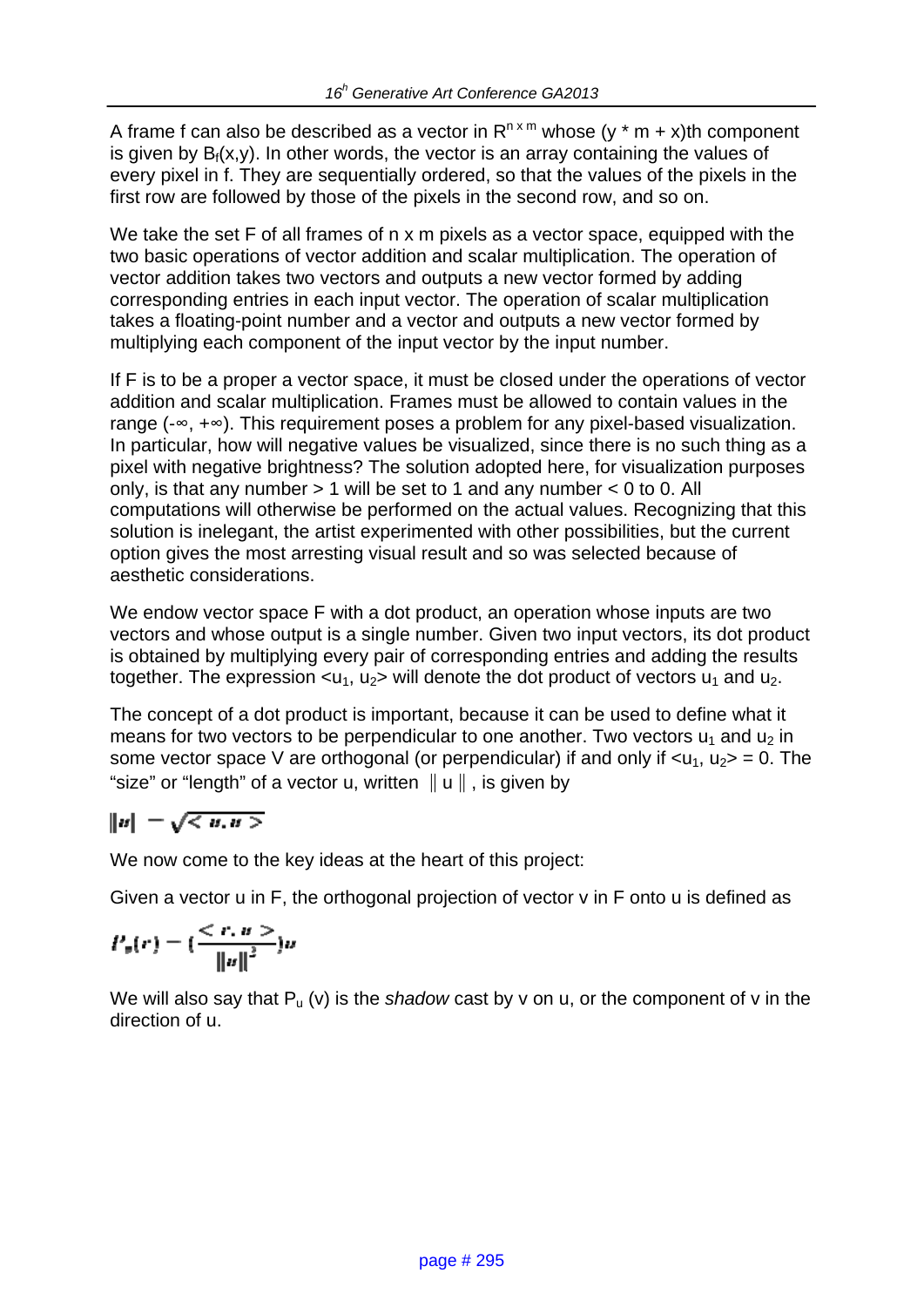

Given a set  $U = \{u_1, u_2, ..., u_k\}$  of linearly independent vectors, the *decomposition*  $v_u$ of vector v with respect to U is the set of shadows cast by v on every vector in U. The *reconstruction* of v with respect to U is the sum of the shadows cast by v on every vector in U. (The reconstruction is a linear combination or weighted sum of the vectors in U whose coefficients or weights depend on the projections of v onto the vectors in U). Note that every reconstruction is an approximation; it is not necessarily true that  $v = v_u$ . The larger the size of U, the better the reconstruction.

In this project, the vectors in U will not only be linearly independent but also orthonormal. A nonempty subset S of vector space V is orthonormal if the vectors in S are of unit length and pairwise orthogonal. There is a technique, known as the Gram Schmidt procedure, which takes a set S of linearly independent vectors and outputs a set of orthonormal vectors with the same size (as well as the same span) as S.

# **2.2. The procedure**

This section details the procedure that generates the 3-channel video projection.

Select two movies  $M_1$  and  $M_2$ :

M1 = *Alphaville* (Jean-Luc Godard, 1965)

M2 = *Witch's Cradle* (Maya Deren, with Marcel Duchamp, 1943).

Choose at random a set G of 72 linearly independent frames from  $M<sub>2</sub>$  and then apply the Gram Schmidt procedure to G, thus generating a set of orthonormal vectors ("the database").

For every frame f in  $M_1$ , compute the shadow cast by f onto every vector in the database as well as the reconstruction of f with respect to the database.

Display every frame f in  $M_1$  next to its reconstruction in the center image.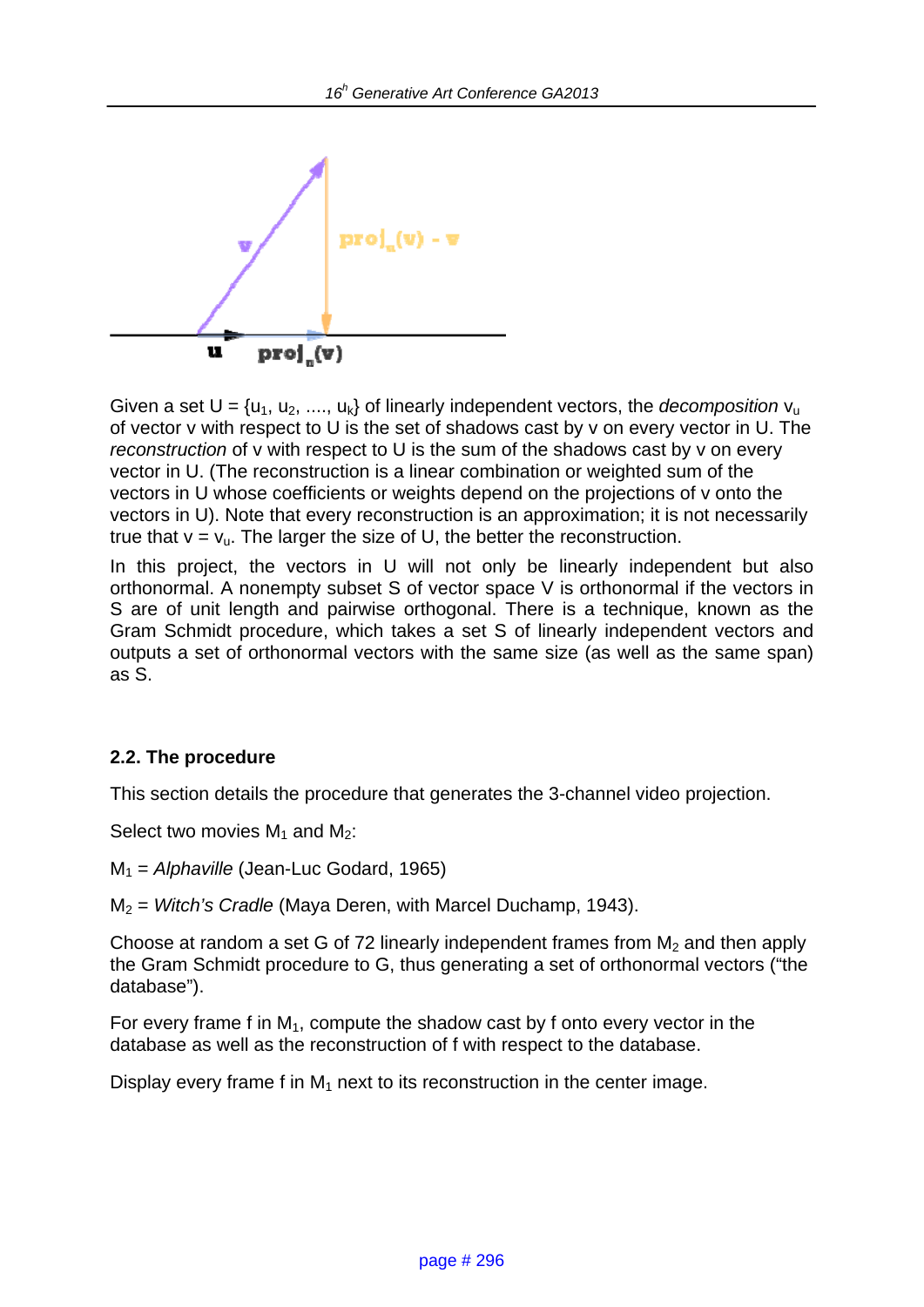*16<sup>h</sup> Generative Art Conference GA2013* 



Display the shadows cast by f on every vector in the database on the right and left images. The following is a view of the right screen.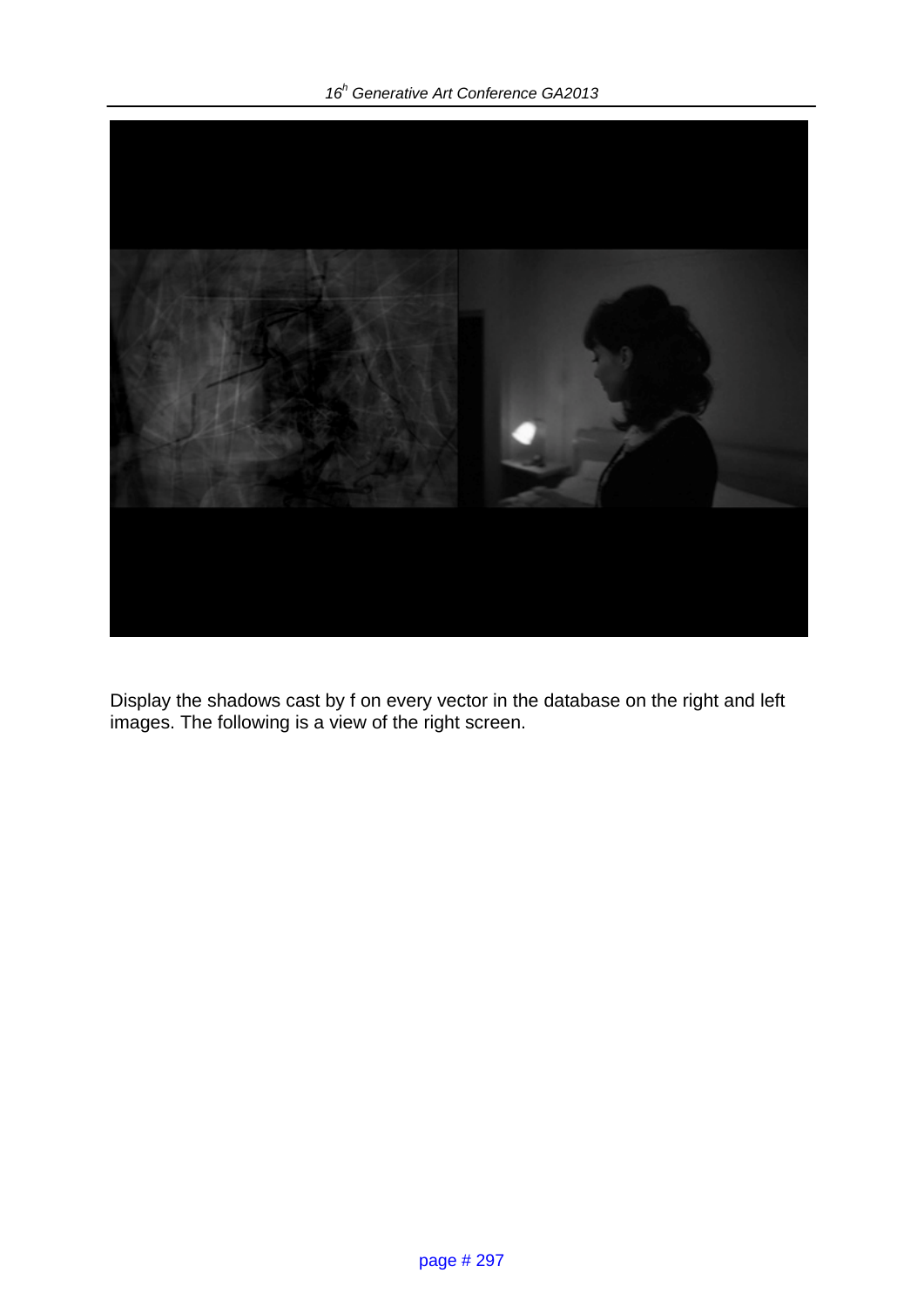*16<sup>h</sup> Generative Art Conference GA2013* 



The following is a view of the 3-screens.



# **3. The chosen footage**

The 3-channel installation setup shows the original movie, Godard's *Alphaville*, and its reconstruction in the center image. Its shadow projection onto 72 frames is shown on the left and the right screens. The frames are taken from the (never completed) film *Witch's Cradle*, directed by Maya Deren in collaboration with Marcel Duchamp. The two films were selected because their filmmakers used light and shadow as dramatic elements. Moreover, Godard can be seen a response to the rise of